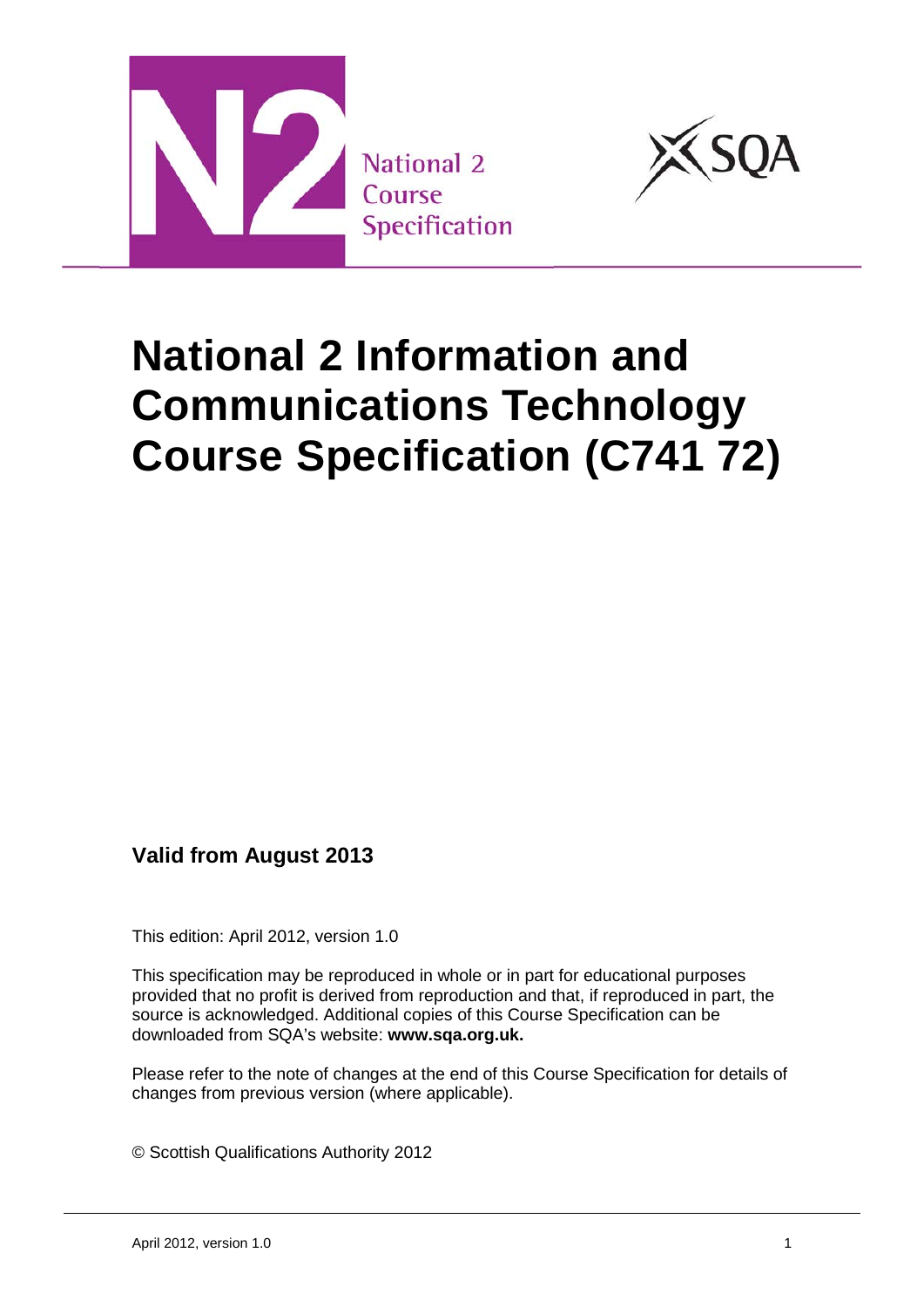## **Course outline**

**Course title:** National 2 Information and Communications Technology

**SCQF:** level 2 (18 SCQF credit points)

**Course code:** C741 72

**Mandatory Units**

**H20T72 ICT Applications (National 2) 6 SCQF credit points Optional Units**

|                     | <b>H20W 72 Communications Applications (National 2)</b> | <b>6 SCQF credit points</b> |
|---------------------|---------------------------------------------------------|-----------------------------|
|                     | <b>H20X 72</b> Internet Applications (National 2)       | <b>6 SCQF credit points</b> |
| H <sub>210</sub> 72 | <b>Multimedia Applications (National 2)</b>             | <b>6 SCQF credit points</b> |
| H <sub>211</sub> 72 | <b>Working with Digital Images (National 2)</b>         | <b>6 SCQF credit points</b> |

The Course comprises **one** mandatory and **two** optional Units from the list above.

### **Recommended entry**

Entry to this Course is at the discretion of the centre. However, relevant experiences and outcomes may also provide an appropriate basis for doing this Course.

## **Progression**

This Course or its Units may provide progression to:

- other qualifications in computing or related areas
- ♦ further study, employment and/or training

## **Equality and inclusion**

This Course Specification has been designed to ensure that there are no unnecessary barriers to learning or assessment. The individual needs of learners should be taken into account when planning learning experiences, selecting assessment methods or considering alternative evidence. For further information, please refer to the *Course Support Notes.*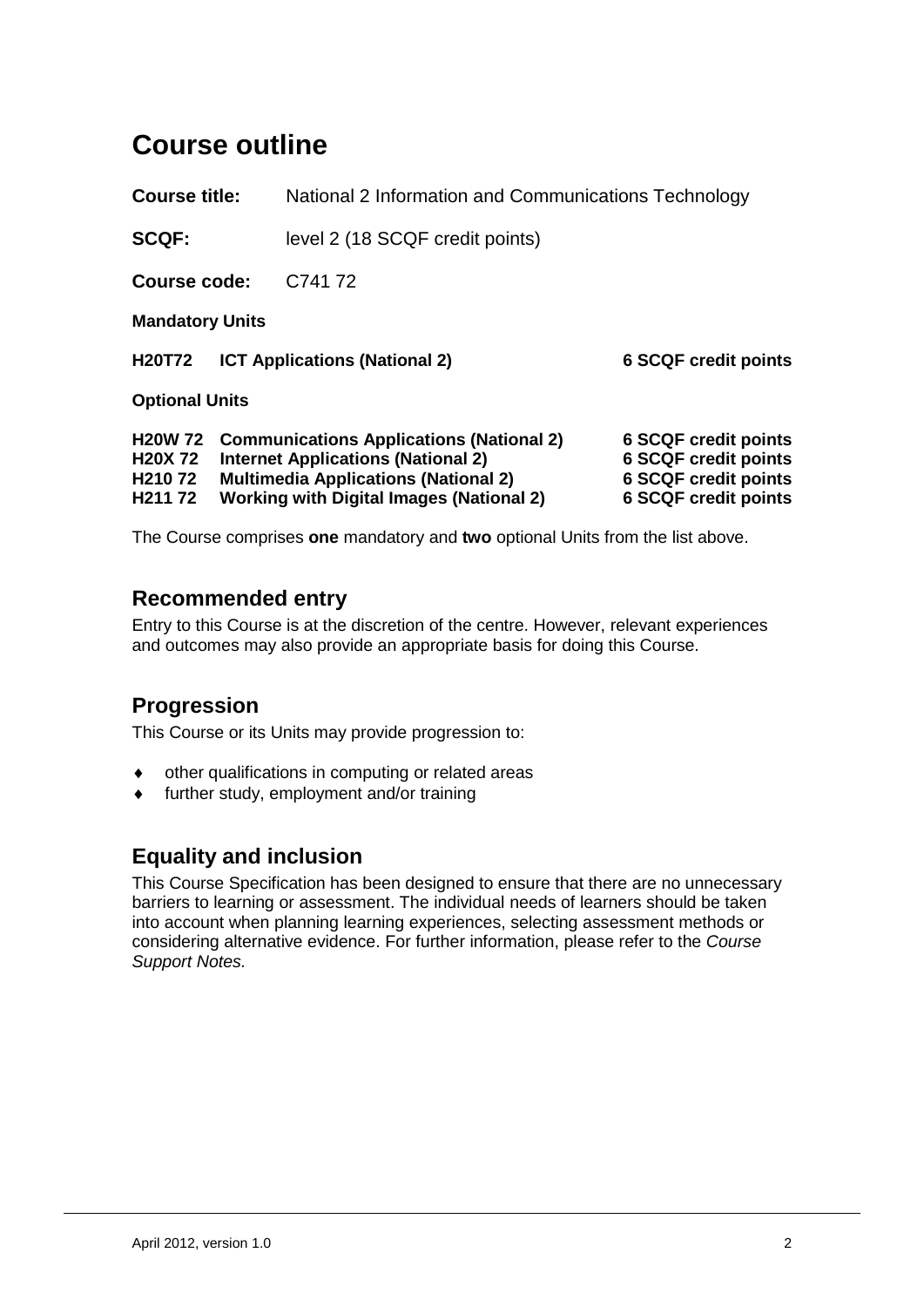## **Rationale**

All new and revised National Courses reflect Curriculum for Excellence values, purposes and principles. They offer flexibility, provide more time for learning, more focus on skills and applying learning, and scope for personalisation and choice.

In this Course, and its component Units, there will be an emphasis on skills development and the application of those skills. Assessment approaches will be proportionate, fit for purpose and will promote best practice, enabling learners to achieve the highest standards they can.

This Course provides learners with opportunities to continue to acquire and develop the attributes and capabilities of the four capacities as well as skills for learning, skills for life and skills for work.

All Courses provide opportunities for learners to develop breadth, challenge and application, but the focus and balance of the assessment will be appropriate for the subject area.

## **Relationship between the Course and Curriculum for Excellence values, purposes and principles**

The National 2 Information and Communications Technology Course builds on the principles and practice and experiences and outcomes of technologies. This curriculum area relates to contexts that provide learners with opportunities for developing technological skills, knowledge and understanding, and attributes through practical activities. Learners are encouraged to develop important skills, attitudes and attributes, including broadening their understanding of the use of information and communications technology (ICT), thereby gaining the skills and confidence to embrace and use them.

This Course provides opportunities for learners to develop skills and knowledge which can be applied to other contexts, including computer literacy and recognising the relationship between software, hardware, applications and outputs. Learners will learn how to use a range of technologies appropriately and safely and how to communicate effectively and appropriately when using technologies.

This Course also allows learners to develop skills, knowledge and capacities that are complementary to other areas of study such as creative arts, performance arts, mathematics and science, as well as skills for learning, skills for life and skills for work.

## **Purpose and aims of the Course**

The Course provides an introduction to the role of technology in society, and focuses on the development of a range of skills required for using technology in everyday life. It seeks to foster learners' understanding of information and communications technology by helping them develop skills in using equipment, software, applications, media and technology.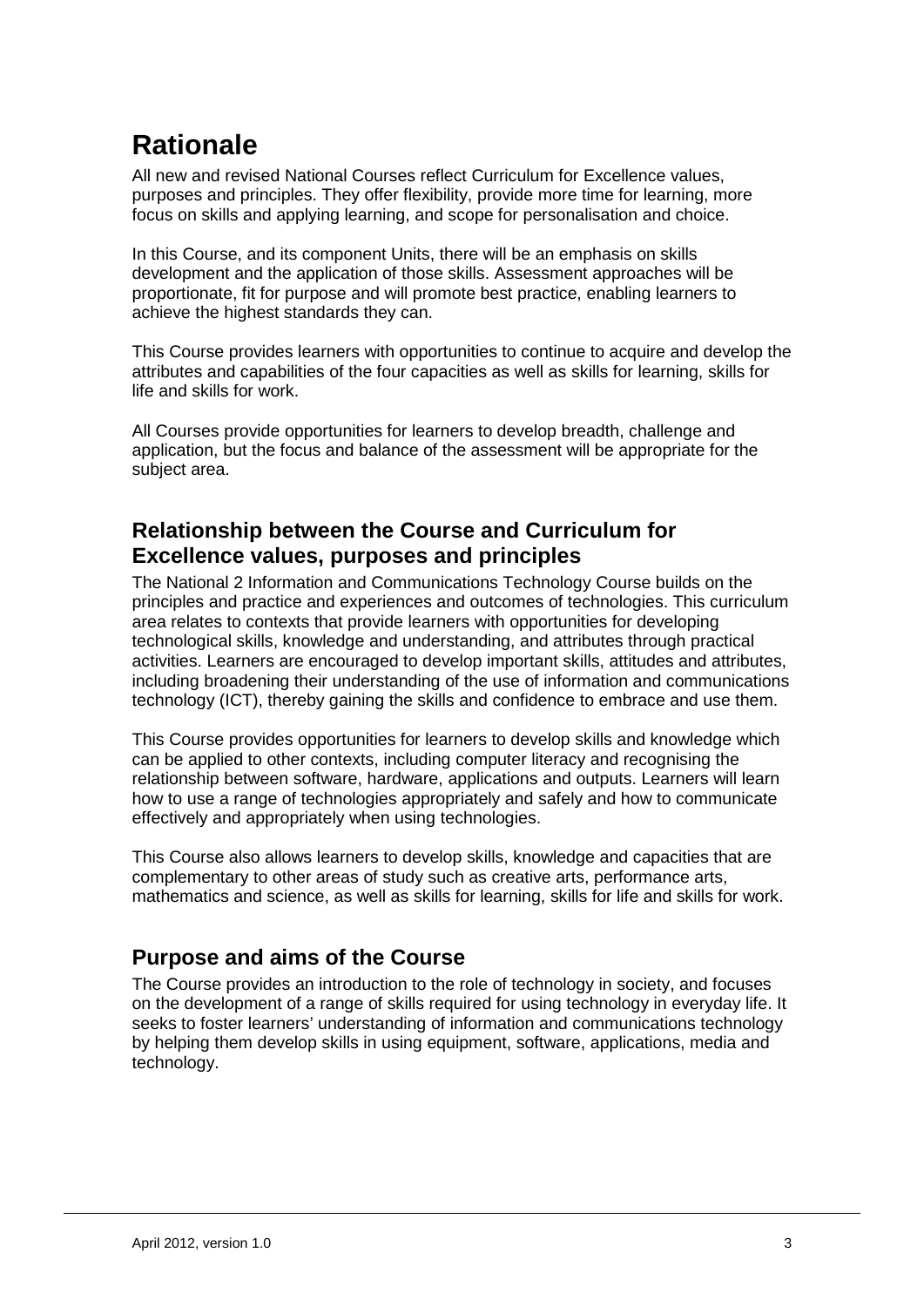The aims of the Course are to enable learners to:

- develop and apply skills and knowledge across a range of technologies
- ♦ use equipment and software appropriately
- use a range of applications appropriately
- communicate effectively

Course activities also provide opportunities for learners to develop generic and transferable skills in searching and retrieving information to inform thinking, decision making and problem solving. The Course also provides opportunities for learners to work independently as well as collaborating and working with others.

The Course will also help learners to develop important skills, attitudes and attributes related to information, communication and technology that are transferable to other contexts.

### **Information about typical learners who might do the Course**

The Course is suitable for all learners with an interest in information and communications technology. It is suitable for learners with a general interest in the subject and for those wanting to progress to higher levels of study.

The Course may also be suitable for those wishing to work towards a qualification in information, communication and technology for the first time.

This qualification will allow learners to consolidate and further extend their ICT skills by building on the experiences and outcomes for the technologies curriculum area.

The Course takes account of the needs of all learners by providing sufficient flexibility to enable learners to achieve in different ways and at a different pace.

On completing the Course, learners will have developed computer literacy, and have developed skills and knowledge in using a range of technologies.

The skills developed within the National 2 Information and Communications Technology Course can be applied to learning in many subject areas. Skills developed in the Course also support progression to other curriculum areas as well as in the National 2 Personal Achievement Award and the National 2 Personal Development Award.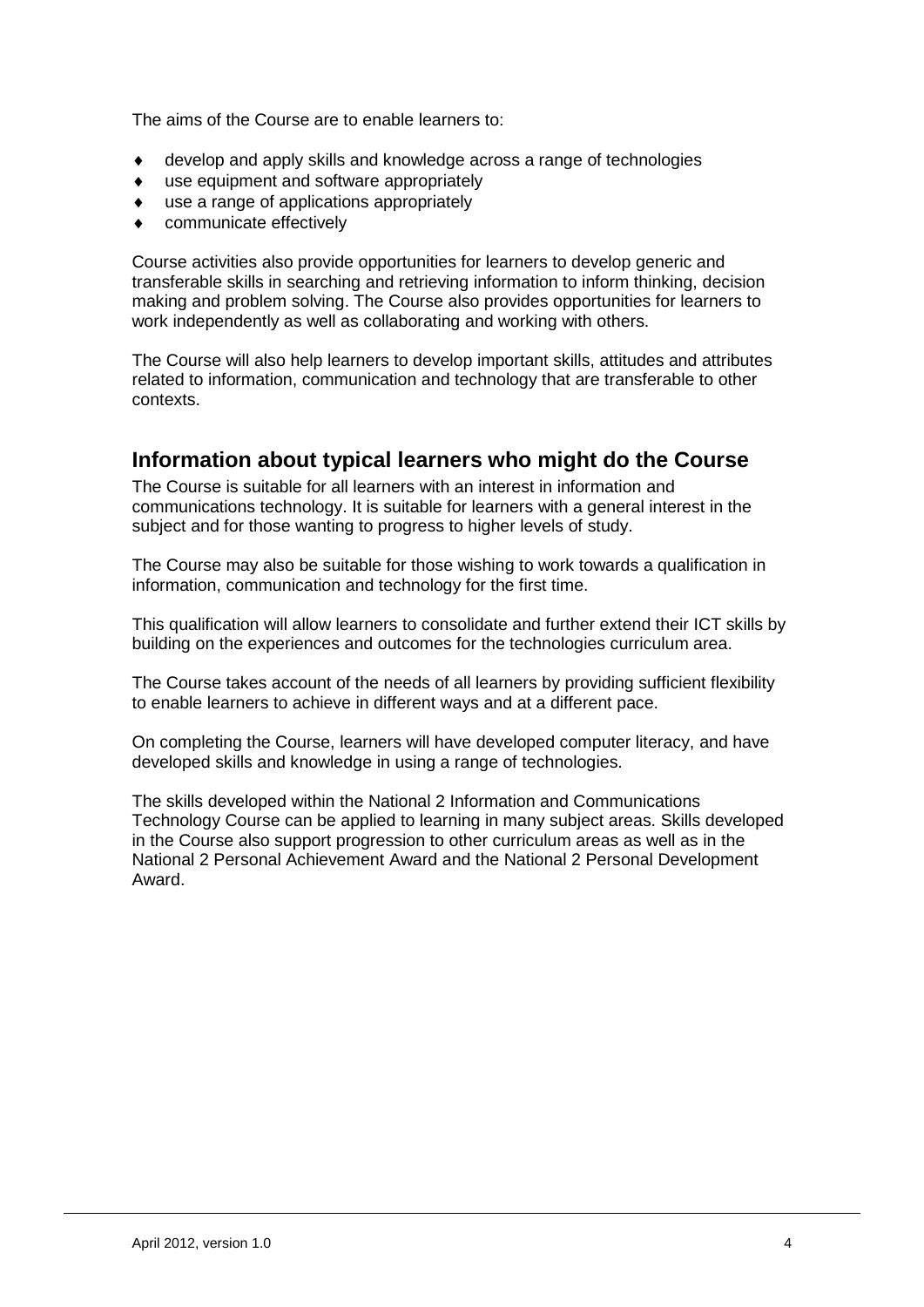## **Course structure and conditions of award**

### **Course structure**

This Course consists of a combination of mandatory and optional Units. Learners who complete the mandatory Unit and any two of the optional Units will be able to demonstrate their ability in the same skills. The mandatory Unit provides breadth by introducing learners to the range of skills and contexts available in information and communications technology. The optional Units provide depth, with scope for personalisation and choice, and provide learners with opportunities to further explore, develop and practise these skills in different contexts.

Some learners may choose to complete additional optional Units from the Course. Learners will benefit from this opportunity to extend their learning. The Course enables learners to develop practical skills in: developing and applying skills and knowledge across a range of technologies; using equipment and software appropriately and safely; using a range of applications; and communicating effectively.

Units are statements of standards for assessment and not programmes of learning and teaching. They can be delivered in a number of ways.

#### **Mandatory Units**

#### **ICT Applications (National 2)**

The general aim of this Unit is to allow the learner to develop skills in using a range of commonly available software applications. The learner will apply these skills to open, use and close the applications. The learner will also develop skills in using equipment and peripherals such as keyboard, mouse, and printers that support the use of these applications, including selecting the appropriate equipment/peripherals to use for a given application.

#### **Optional Units — any two from the following four Units**

#### **Communications Applications (National 2)**

The general aim of this Unit is to allow the learner to become familiar with the use of a range of applications for personal interaction and communication with others such as gaming, the use of texting, or social networking. The Unit will also provide opportunities for collaborative working.

#### **Internet Applications (National 2)**

The general aim of this Unit is to allow the learner to become familiar with the use of the internet for research, the use of technologies to send and receive messages, and the importance of safety considerations when using these tools.

#### **Multimedia Applications (National 2)**

The general aim of this Unit is to allow the learner to become familiar with the hardware components and software applications that might be used to prepare a multimedia presentation. Learners will also produce a multimedia presentation.

#### **Working with Digital Images (National 2)**

The general aim of this Unit is to allow the learner to develop skills in using technologies to manipulate, edit and publish digital images, including the use of software packages and media.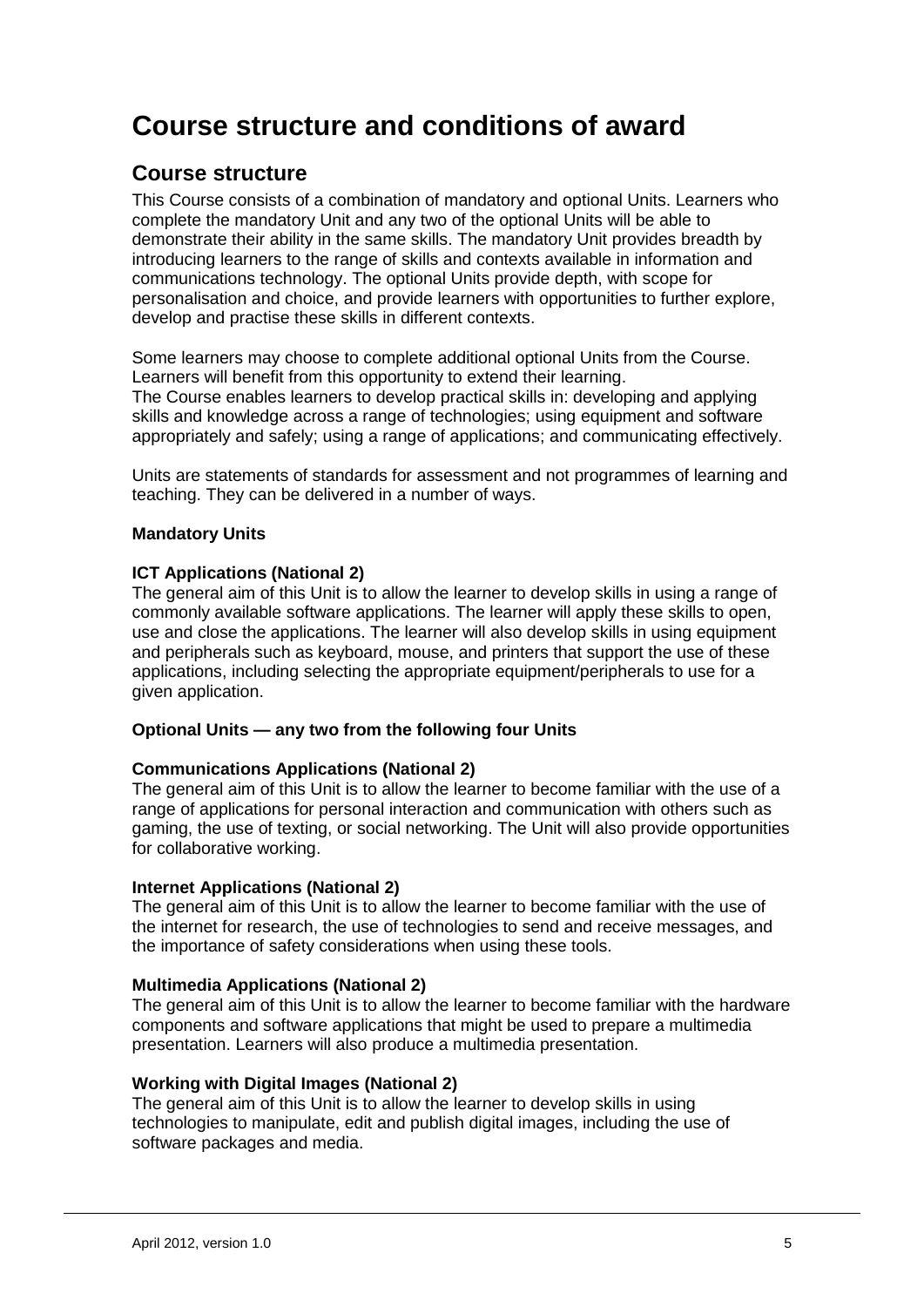## **Conditions of award**

To achieve the National 2 Information and Communications Technology Course, learners must pass all of the required Units. The required Units are shown in the Course outline section.

National 2 Courses are not graded.

## **Skills, knowledge and understanding**

Full skills, knowledge and understanding for the Course are given in the *Course Support Notes*. A broad overview of the subject skills, knowledge and understanding that will be covered in the Course is given in this section. These include:

- ♦ demonstrating skills in the use of equipment, software and peripherals
- ♦ using skills across a range of applications
- ♦ using computer literacy skills, including communication
- ♦ using technology appropriately
- ♦ following health and safety and rules when using technology
- ♦ following hygiene practices when using technology

Skills, knowledge and understanding to be included in the Course will be appropriate to the SCQF level of the Course. The SCQF level descriptors give further information on characteristics and expected performance at each SCQF level [\(www.sqa.org.uk/scqf\)](http://www.sqa.org.uk/sqa/4595.html).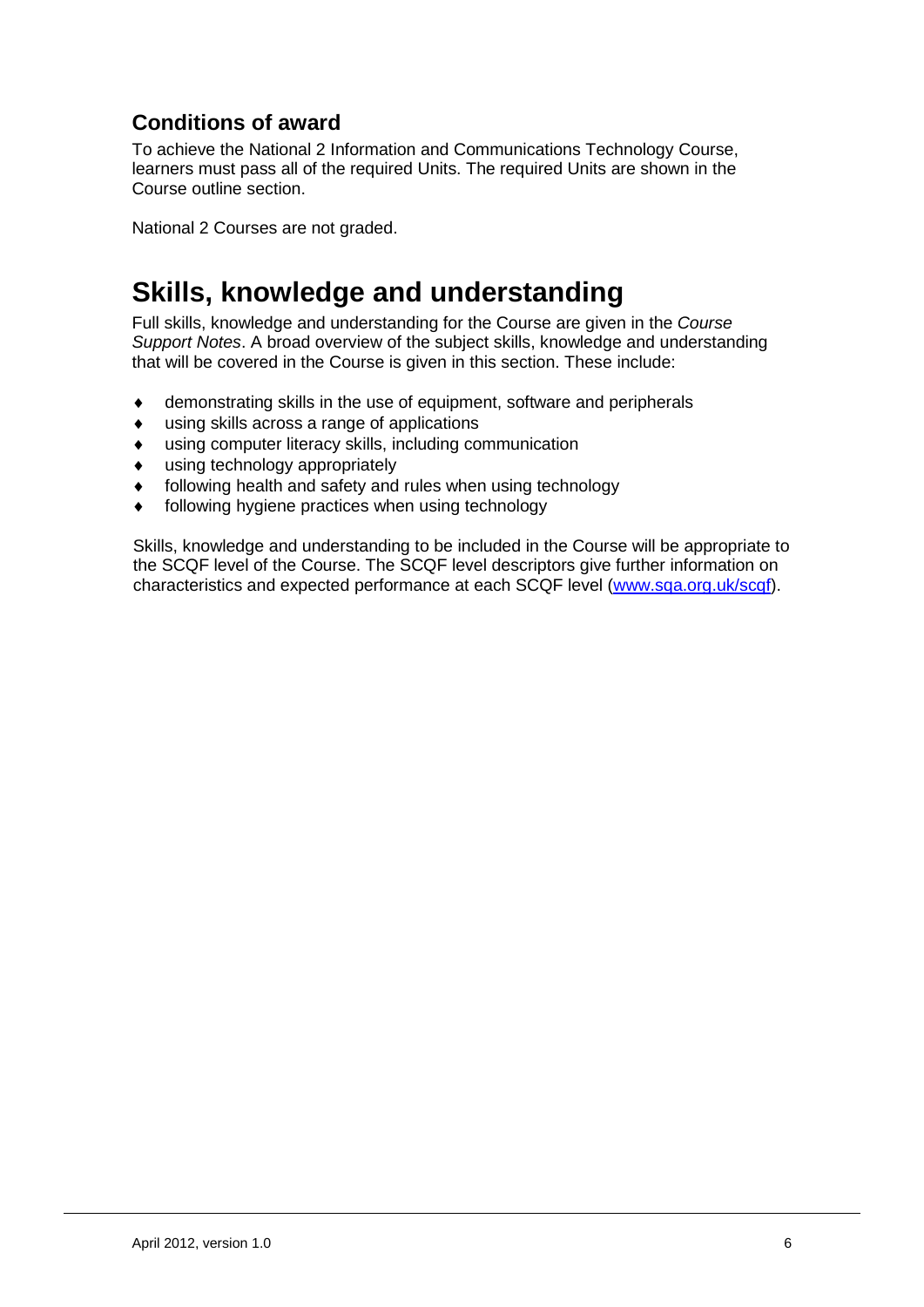## **Assessment**

Further information about assessment for the Course is included in the *Course Support Notes*.

### **Unit assessment**

All Units are internally assessed against the requirements shown in the Unit Specification.

They can be assessed on an individual Unit basis or by using other approaches which combine the assessment for more than one Unit.

They will be assessed on a pass/fail basis within centres. SQA will provide rigorous external quality assurance, including external verification, to ensure assessment judgments are consistent and meet national standards.

The assessment of the Units in this Course will be as follows:

#### **ICT Applications (National 2)**

For this Unit, learners will, through personal use, be able to:

- demonstrate an understanding of the relationships between applications, equipment and peripherals
- carry out operations across a range of applications

#### **Communications Applications (National 2)**

For this Unit, learners will be able to:

- use equipment for a given purpose correctly and safely
- ♦ carry out operations to personally interact with others, using a range of applications

#### **Internet Applications (National 2)**

For this Unit, learners will be able to:

- use a search engine correctly and safely to find information on the internet
- use an e-mail application to send and receive messages correctly and safely

#### **Multimedia Applications (National 2)**

For this Unit, learners will be able to:

- ♦ create a multimedia presentation
- deliver the multimedia presentation

#### **Working with Digital Images (National 2)**

For this Unit, learners will be able to:

- make changes to digital images
- show the altered digital images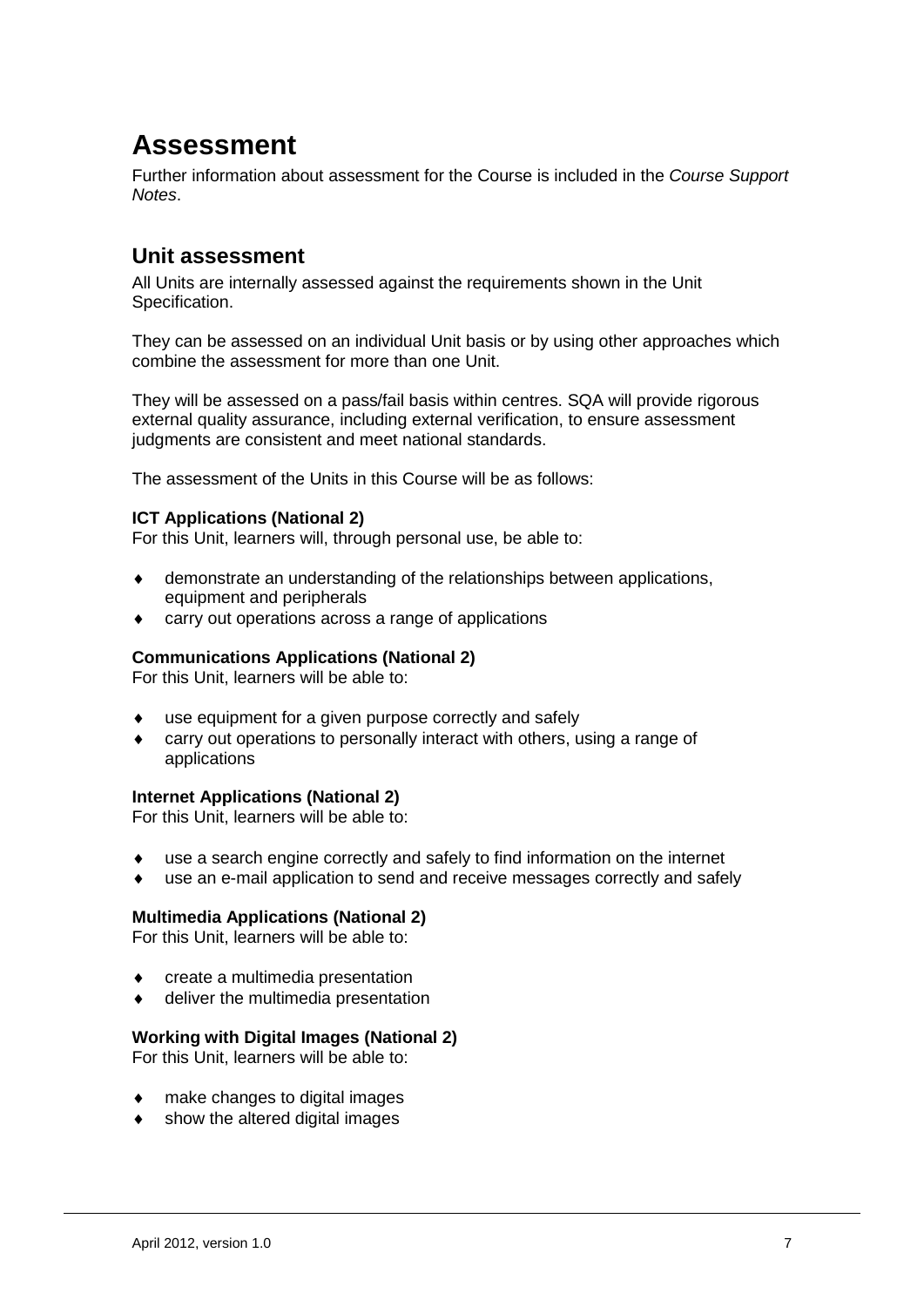## **Development of skills for learning, skills for life and skills for work**

It is expected that learners will develop broad, generic skills through this Course. The skills that learners will be expected to improve on and develop through the Course are based on SQA's *Skills Framework: Skills for Learning, Skills for Life and Skills for Work* and drawn from the main skills areas listed below. These must be built into the Course where there are appropriate opportunities.

#### **4 Employability, enterprise and citizenship**

4.2 Information and communication technology

#### **5 Thinking skills**

- 5.1 Remembering
- 5.3 Applying
- 5.5 Creating

Amplification of these skills is given in SQA's *Skills Framework: Skills for Learning, Skills for Life and Skills for Work*. The level of these skills will be appropriate to the level of the Course. Further information on building in skills for learning, skills for life and skills for work for the Course is given in the *Course Support Notes*.